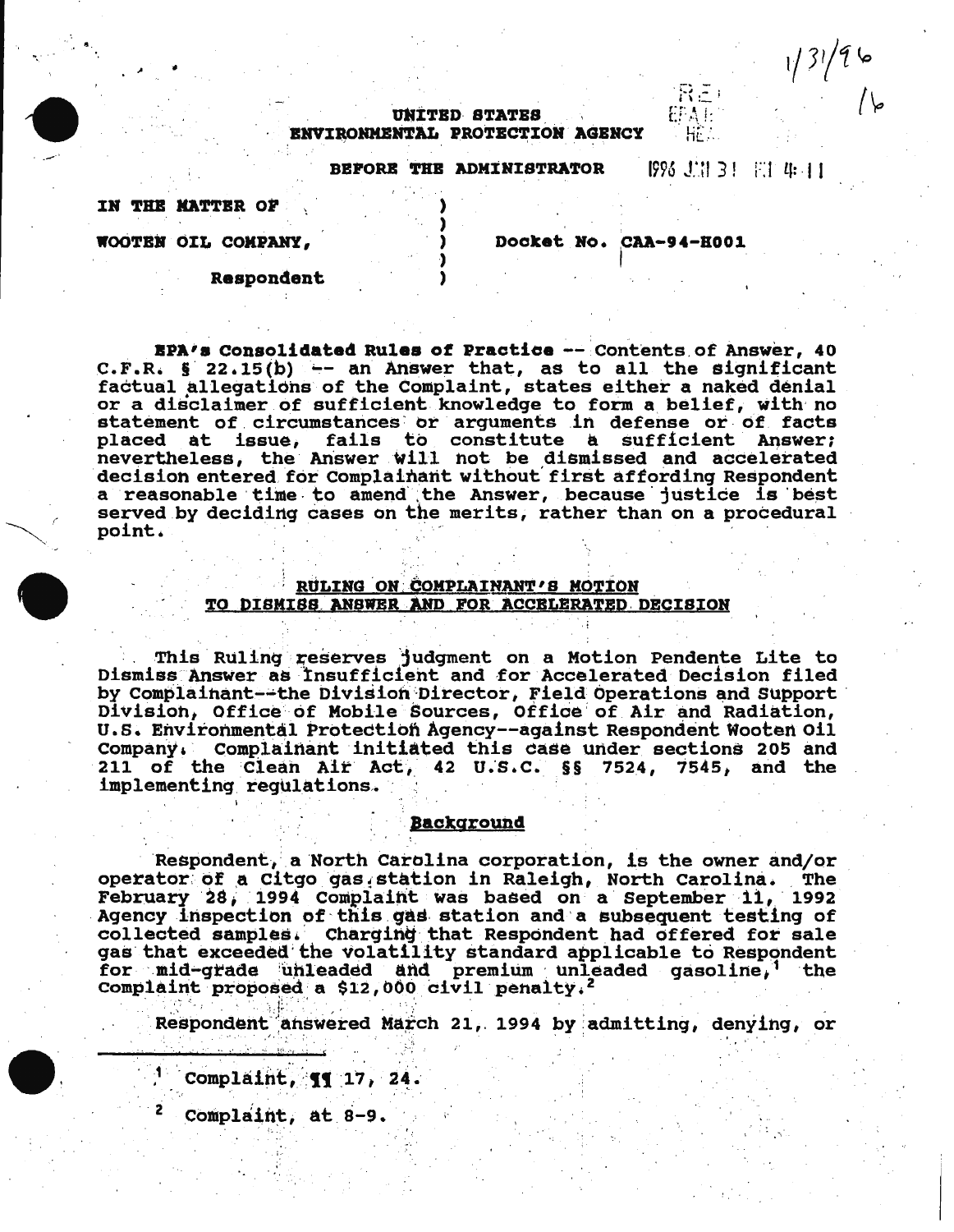alleging insufficient knowledge to form a belief as to each paragraph of the Complaint.<sup>3</sup> Respondent admitted essentially only those paragraphs describing generally its retailing operation and<br>the issuance of regulations pursuant to the Clean Air Act, and<br>characterizing Respondent as a "person" and a "retailer" under the Act.' For all those paragraphs alleging the actions constituting the charged violations, Respondent either stated a denial or disclaimed sufficient knowledge to form a belief, with no statement supporting either the denials or the disclaimers.<sup>5</sup>

On August 29, 1994, Complainant filed a Motion Pendente Lite to Dismiss Answer as Insufficient and for Accelerated Decision. Respondent made no response to the Motion.

The thrust of Complainant's Motion was that Respondent's naked denials and disclaimers of sufficient knowledge rendered its Answer fatally inadequate under the governing procedural rules. The Motion accordingly requested dismissal of the Answer and entry of judgment in favor of Complainant.

Procedure for this case is governed by the Agency's Consolidated Rules of Practice, 40 C.F.R. Part 22. Rule 22.15(b) of these Consolidated Rules of Practice states in pertinent part as follows.



Contents of the Answer. The answer shall  $(b)$ clearly and directly admit, deny or explain each of the<br>factual allegations contained in the complaint with regard to which respondent has any knowledge. Where respondent has no knowledge of a particular factual allegation and so states, the allegation is deemed denied. The answer shall also state (1) the. circumstances or arguments which are alleged to. constitute the grounds of defense, (2) the facts which respondent intends to place at issue .

# **Discussion**

Complainant's basic contention is correct--Respondent's denials and disclaimers of knowledge as to its relevant actions fail to satisfy the requirements for an Answer in the Consolidated Rules. The crucial paragraphs of the Complaint are those alleging factually what Respondent is said to have done that constituted the charged violations. Respondent's denials and disclaimers for these paragraphs were unsupported by any statement of circumstances, arguments, or factual challenges.

One purpose of the Answer, as suggested by Section 22.15(b),

<sup>3</sup> Respondent's Answer to Amended Administrative Complaint and **Request for Hearing, at 1-4.** 

Id. 11  $1/7$ , 8, 15, 16, 22, 23.

 $Id.$  11  $17-20$ ,  $24-27$ .